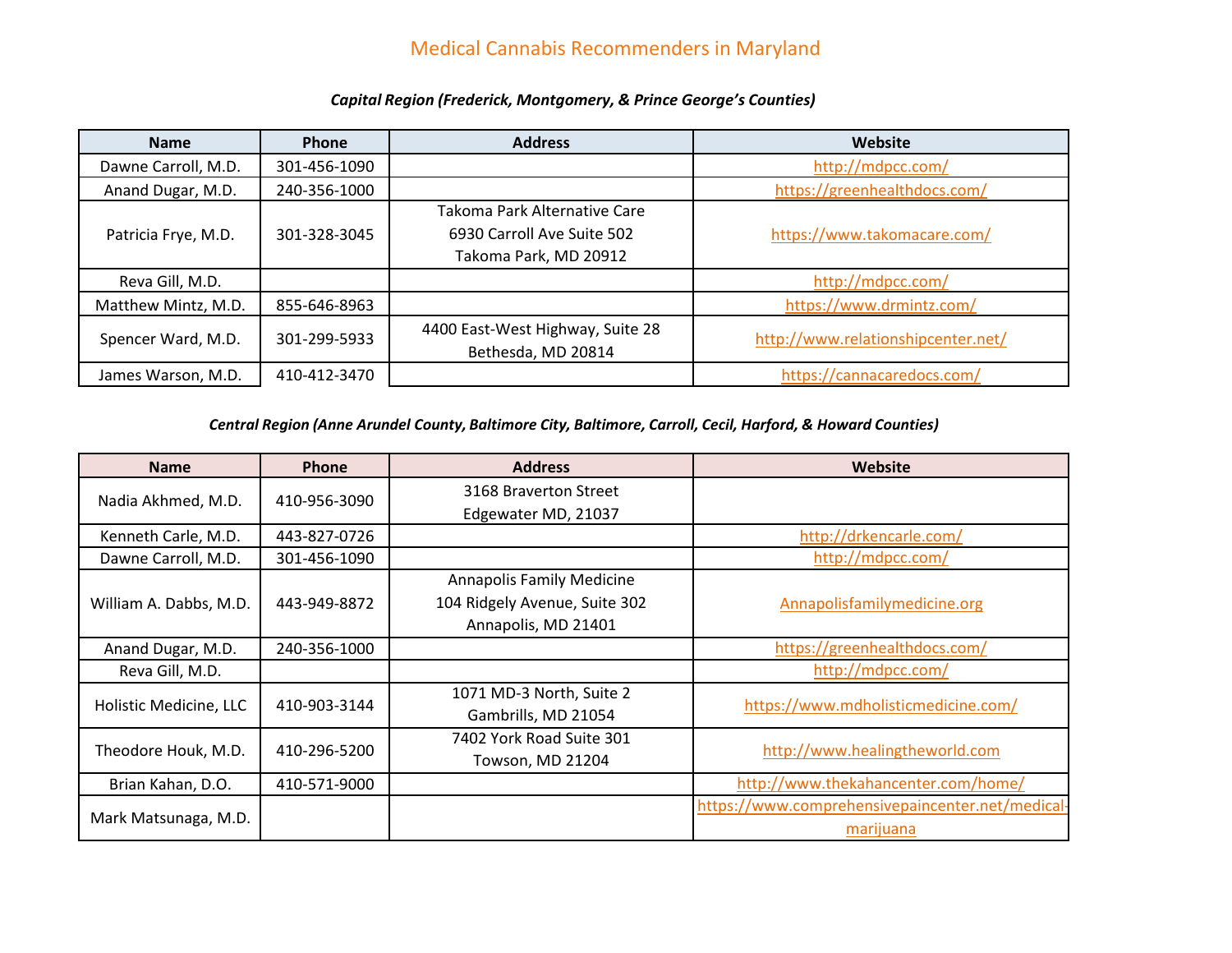# Medical Cannabis Recommenders in Maryland

| Gregory Pokrywka, M.D., |                                 |                        | http://www.baltimorelipidcenter.com/ |
|-------------------------|---------------------------------|------------------------|--------------------------------------|
| F.A.C.P.                |                                 |                        |                                      |
| Marc Scheiner, M.D.     | 410-618-6315 or<br>443-484-7573 | 349 E. Pulaski Hwy     |                                      |
|                         |                                 | Elkton, MD 21921       | https://www.mdmarijuanacert.com/     |
|                         |                                 | or                     |                                      |
|                         |                                 | 2719 Pulaski Hwy       |                                      |
|                         |                                 | Edgewood, MD 21040     |                                      |
| Francisco Ward, D.O.    |                                 |                        | http://medicannelite.net/            |
| James Warson, M.D.      |                                 | <b>CannaCare Docs</b>  |                                      |
|                         |                                 | 4201 Powell Ave.       | https://cannacaredocs.com/           |
|                         |                                 | Baltimore, MD 21206    |                                      |
|                         |                                 | 10151 York Rd.         |                                      |
| James Warson, M.D.      |                                 | Suite 118              | https://cannacaredocs.com/           |
|                         |                                 | Cockeysville, MD 21030 |                                      |
| James Warson, M.D.      |                                 | <b>CannaCare Docs</b>  |                                      |
|                         |                                 | 7274 Cradlerock Way    | https://cannacaredocs.com/           |
|                         |                                 | Columbia, MD 21045     |                                      |

#### *Eastern Region (Caroline, Dorchester, Kent, Queen Anne's, Somerset, Talbot, Worchester, & Wicomico Counties*

| <b>Name</b>            | <b>Phone</b> | <b>Address</b>           | Website                             |
|------------------------|--------------|--------------------------|-------------------------------------|
| Anand Dugar, M.D.      | 240-356-1000 |                          | https://greenhealthdocs.com/        |
| William Gunn, M.D.     |              |                          | https://shorewellnessmedspa.com/    |
| Holistic Medicine, LLC | 410-903-3144 | 1071 MD-3 North, Suite 2 | https://www.mdholisticmedicine.com/ |
|                        |              | Gambrills, MD 21054      |                                     |

#### *Southern Region (Calvert, Charles, & St. Mary's Counties)*

| <b>Name</b>       | <b>Phone</b> | <b>Address</b> | <b>Website</b> |
|-------------------|--------------|----------------|----------------|
| Anand Dugar, M.D. | 240-356-1000 |                |                |